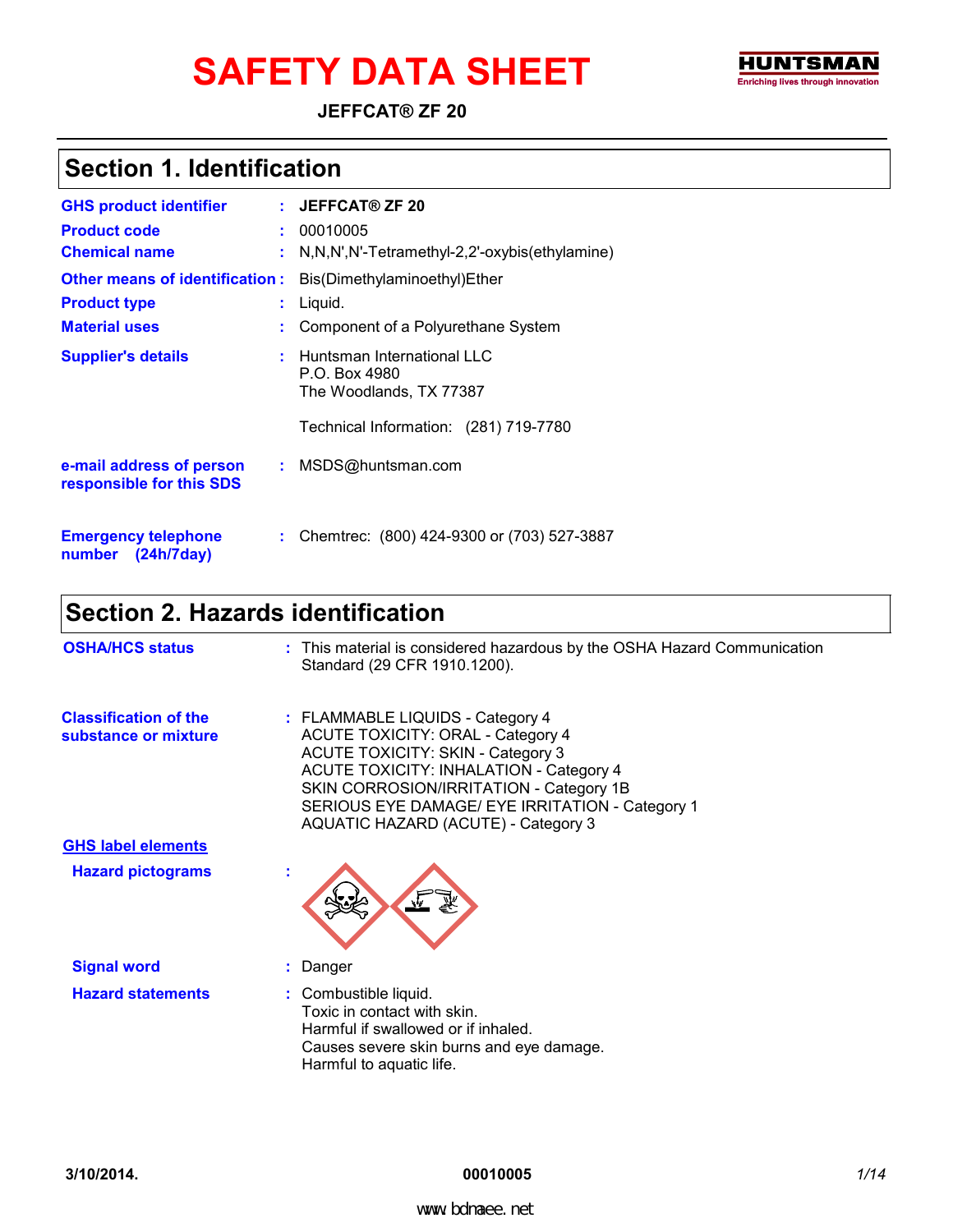### **Section 2. Hazards identification**

| <b>Precautionary statements</b> | : Wear protective gloves. Wear eye or face protection. Wear protective clothing.                                                                                                                                                                                                                                                                                                                                                                                                                                                                                                                                                                         |
|---------------------------------|----------------------------------------------------------------------------------------------------------------------------------------------------------------------------------------------------------------------------------------------------------------------------------------------------------------------------------------------------------------------------------------------------------------------------------------------------------------------------------------------------------------------------------------------------------------------------------------------------------------------------------------------------------|
|                                 | Keep away from flames and hot surfaces. - No smoking. Use only outdoors or in a<br>well-ventilated area. Avoid release to the environment. Avoid breathing vapor. Do<br>not eat, drink or smoke when using this product. Wash hands thoroughly after<br>handling. IF INHALED: Remove victim to fresh air and keep at rest in a position<br>comfortable for breathing. Immediately call a POISON CENTER or physician. IF<br>SWALLOWED: Immediately call a POISON CENTER or physician. Rinse mouth.<br>Do NOT induce vomiting. IF ON SKIN (or hair): Take off immediately all<br>contaminated clothing. Rinse skin with water or shower. Wash contaminated |
|                                 | clothing before reuse. Immediately call a POISON CENTER or physician. IF ON<br>SKIN: Wash with plenty of soap and water. Call a POISON CENTER or physician<br>if you feel unwell. IF IN EYES: Rinse cautiously with water for several minutes.<br>Remove contact lenses, if present and easy to do. Continue rinsing. Immediately<br>call a POISON CENTER or physician. Store locked up. Store in a well-ventilated<br>place. Keep cool. Dispose of contents and container in accordance with all local,<br>regional, national and international regulations.                                                                                            |

**Other hazards which do not : None known. result in classification**

### **Section 3. Composition/information on ingredients**

**Substance/mixture :** Substance

| <b>Ingredient name</b>        |           | <b>CAS number</b> |
|-------------------------------|-----------|-------------------|
| Bis(dimethylaminoethyl) ether | 100<br>60 | 3033-62-3         |

**Occupational exposure limits, if available, are listed in Section 8.** Any concentration shown as a range is to protect confidentiality or is due to batch variation.

### **Section 4. First aid measures**

|                     | ription of necessary first aid measures                                                                                                                                                                                                                                                                                                                                                                                                                                                                                                                                                                                                                                                                                                                                                                                                                                                                         |
|---------------------|-----------------------------------------------------------------------------------------------------------------------------------------------------------------------------------------------------------------------------------------------------------------------------------------------------------------------------------------------------------------------------------------------------------------------------------------------------------------------------------------------------------------------------------------------------------------------------------------------------------------------------------------------------------------------------------------------------------------------------------------------------------------------------------------------------------------------------------------------------------------------------------------------------------------|
| <b>Eye contact</b>  | : Get medical attention immediately. Call a poison center or physician. Immediately<br>flush eyes with plenty of water, occasionally lifting the upper and lower eyelids.<br>Check for and remove any contact lenses. Continue to rinse for at least 10 minutes.<br>Chemical burns must be treated promptly by a physician.                                                                                                                                                                                                                                                                                                                                                                                                                                                                                                                                                                                     |
| <b>Inhalation</b>   | : Get medical attention immediately. Call a poison center or physician. Remove<br>victim to fresh air and keep at rest in a position comfortable for breathing. If it is<br>suspected that fumes are still present, the rescuer should wear an appropriate mask<br>or self-contained breathing apparatus. If not breathing, if breathing is irregular or if<br>respiratory arrest occurs, provide artificial respiration or oxygen by trained personnel.<br>It may be dangerous to the person providing aid to give mouth-to-mouth<br>resuscitation. If unconscious, place in recovery position and get medical attention<br>immediately. Maintain an open airway. Loosen tight clothing such as a collar, tie,<br>belt or waistband. In case of inhalation of decomposition products in a fire,<br>symptoms may be delayed. The exposed person may need to be kept under<br>medical surveillance for 48 hours. |
| <b>Skin contact</b> | : Get medical attention immediately. Call a poison center or physician. Wash with<br>plenty of soap and water. Remove contaminated clothing and shoes. Wash<br>contaminated clothing thoroughly with water before removing it, or wear gloves.<br>Continue to rinse for at least 10 minutes. Chemical burns must be treated promptly<br>by a physician. Wash clothing before reuse. Clean shoes thoroughly before reuse.                                                                                                                                                                                                                                                                                                                                                                                                                                                                                        |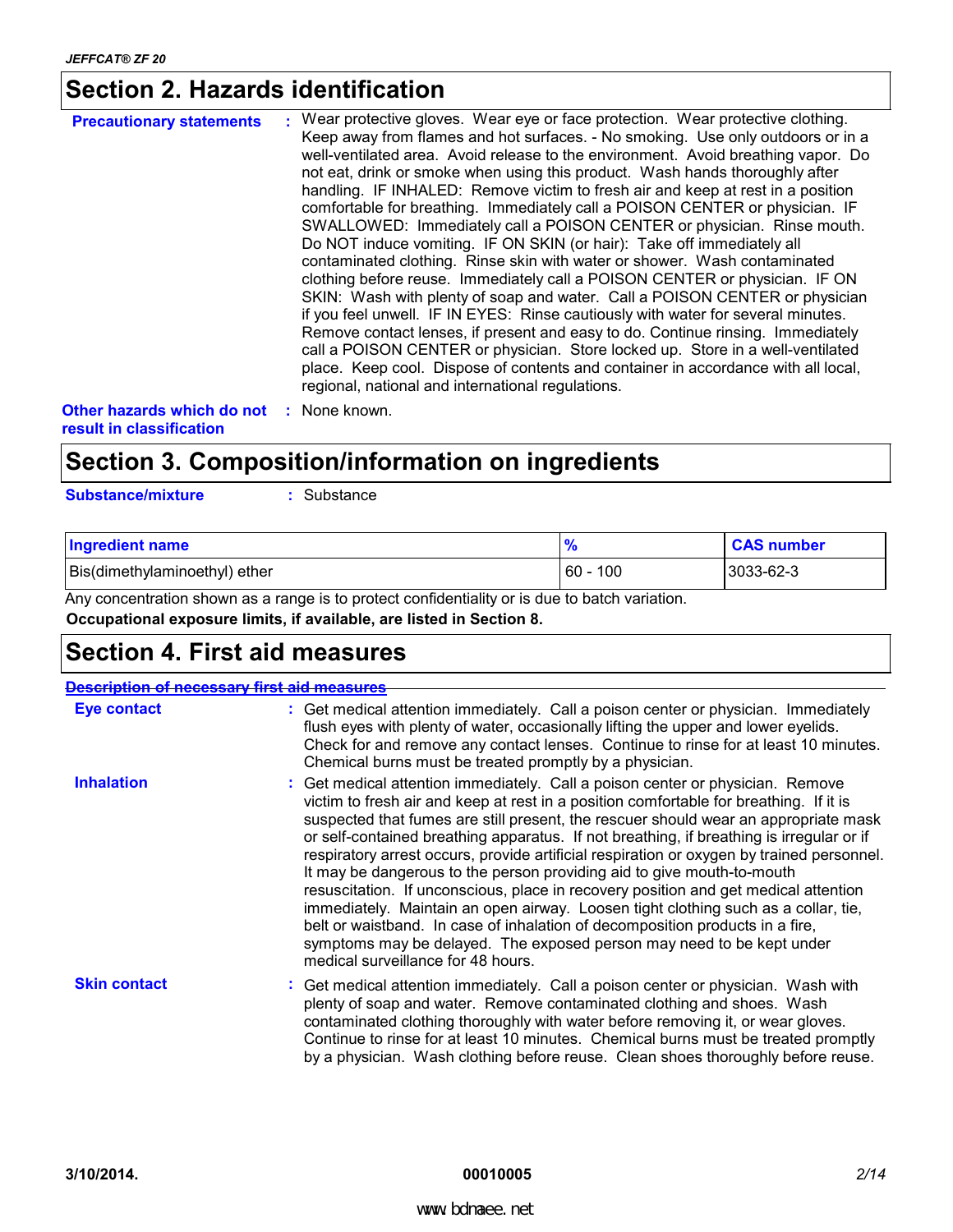## **Section 4. First aid measures**

| <b>Ingestion</b> | : Get medical attention immediately. Call a poison center or physician. Wash out<br>mouth with water. Remove dentures if any. Remove victim to fresh air and keep at<br>rest in a position comfortable for breathing. If material has been swallowed and the<br>exposed person is conscious, give small quantities of water to drink. Stop if the<br>exposed person feels sick as vomiting may be dangerous. Do not induce vomiting<br>unless directed to do so by medical personnel. If vomiting occurs, the head should<br>be kept low so that vomit does not enter the lungs. Chemical burns must be treated<br>promptly by a physician. Never give anything by mouth to an unconscious person. |
|------------------|----------------------------------------------------------------------------------------------------------------------------------------------------------------------------------------------------------------------------------------------------------------------------------------------------------------------------------------------------------------------------------------------------------------------------------------------------------------------------------------------------------------------------------------------------------------------------------------------------------------------------------------------------------------------------------------------------|
|                  | If unconscious, place in recovery position and get medical attention immediately.<br>Maintain an open airway. Loosen tight clothing such as a collar, tie, belt or<br>waistband.                                                                                                                                                                                                                                                                                                                                                                                                                                                                                                                   |

| Most important symptoms/effects, acute and delayed |                                                                                                                                                                                                                                                                                                                                                    |
|----------------------------------------------------|----------------------------------------------------------------------------------------------------------------------------------------------------------------------------------------------------------------------------------------------------------------------------------------------------------------------------------------------------|
| <b>Potential acute health effects</b>              |                                                                                                                                                                                                                                                                                                                                                    |
| <b>Eye contact</b>                                 | : Causes serious eye damage.                                                                                                                                                                                                                                                                                                                       |
| <b>Inhalation</b>                                  | : Harmful if inhaled. May give off gas, vapor or dust that is very irritating or corrosive<br>to the respiratory system. Exposure to decomposition products may cause a health<br>hazard. Serious effects may be delayed following exposure.                                                                                                       |
| <b>Skin contact</b>                                | : Causes severe burns. Toxic in contact with skin.                                                                                                                                                                                                                                                                                                 |
| <b>Ingestion</b>                                   | : Harmful if swallowed. May cause burns to mouth, throat and stomach.                                                                                                                                                                                                                                                                              |
| <b>Over-exposure signs/symptoms</b>                |                                                                                                                                                                                                                                                                                                                                                    |
| <b>Eye contact</b>                                 | : Adverse symptoms may include the following:<br>pain<br>watering<br>redness                                                                                                                                                                                                                                                                       |
| <b>Inhalation</b>                                  | : No specific data.                                                                                                                                                                                                                                                                                                                                |
| <b>Skin contact</b>                                | : Adverse symptoms may include the following:<br>pain or irritation<br>redness<br>blistering may occur                                                                                                                                                                                                                                             |
| <b>Ingestion</b>                                   | : Adverse symptoms may include the following:<br>stomach pains                                                                                                                                                                                                                                                                                     |
|                                                    | Indication of immediate medical attention and special treatment needed, if necessary                                                                                                                                                                                                                                                               |
| <b>Notes to physician</b>                          | : No specific treatment. Treat symptomatically. Call medical doctor or poison control<br>center immediately if large quantities have been ingested.                                                                                                                                                                                                |
| <b>Protection of first-aiders</b>                  | : No action shall be taken involving any personal risk or without suitable training. If it<br>is suspected that fumes are still present, the rescuer should wear an appropriate<br>mask or self-contained breathing apparatus. It may be dangerous to the person<br>providing aid to give mouth-to-mouth resuscitation. Wash contaminated clothing |

**See toxicological information (Section 11)**

thoroughly with water before removing it, or wear gloves.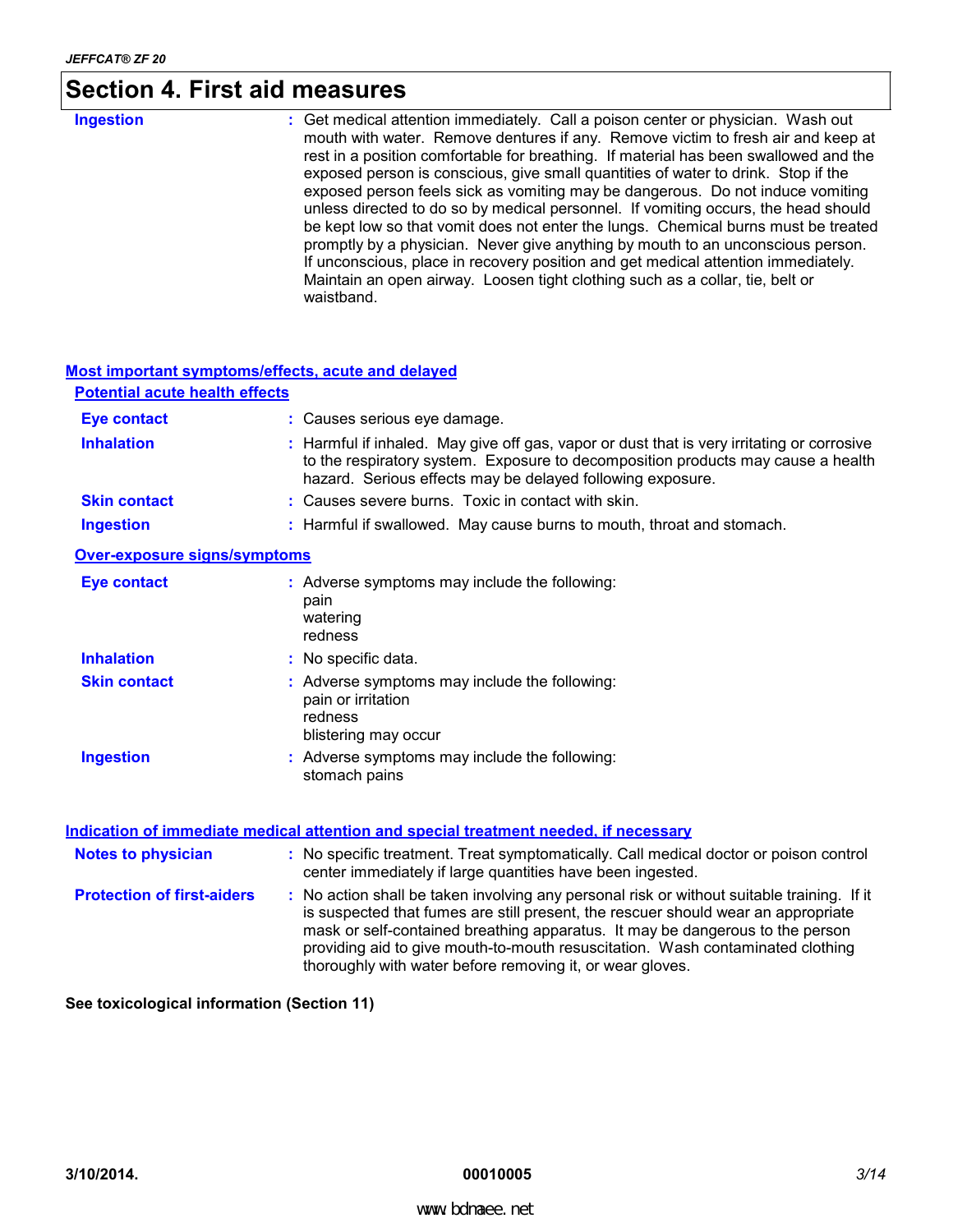### **Section 5. Fire-fighting measures**

| <b>Flash point</b>                                       | : Closed cup: 68°C (154.4°F) [EC A.9 Flash-Point (closed cup)]                                                                                                                                                                                                                                                                                                                                                                                                                                                                                                                                     |  |
|----------------------------------------------------------|----------------------------------------------------------------------------------------------------------------------------------------------------------------------------------------------------------------------------------------------------------------------------------------------------------------------------------------------------------------------------------------------------------------------------------------------------------------------------------------------------------------------------------------------------------------------------------------------------|--|
| <b>Extinguishing media</b>                               |                                                                                                                                                                                                                                                                                                                                                                                                                                                                                                                                                                                                    |  |
| <b>Suitable extinguishing</b><br>media                   | : Use dry chemical, $CO2$ , water spray (fog) or foam.                                                                                                                                                                                                                                                                                                                                                                                                                                                                                                                                             |  |
| <b>Unsuitable extinguishing</b><br>media                 | : Do not use water jet.                                                                                                                                                                                                                                                                                                                                                                                                                                                                                                                                                                            |  |
| <b>Specific hazards arising</b><br>from the chemical     | : Combustible liquid. In a fire or if heated, a pressure increase will occur and the<br>container may burst, with the risk of a subsequent explosion. The vapor/gas is<br>heavier than air and will spread along the ground. Vapors may accumulate in low or<br>confined areas or travel a considerable distance to a source of ignition and flash<br>back. Runoff to sewer may create fire or explosion hazard. This material is harmful<br>to aquatic life. Fire water contaminated with this material must be contained and<br>prevented from being discharged to any waterway, sewer or drain. |  |
| <b>Hazardous thermal</b><br>decomposition products       | : Decomposition products may include the following materials:<br>carbon dioxide<br>carbon monoxide<br>nitrogen oxides                                                                                                                                                                                                                                                                                                                                                                                                                                                                              |  |
| <b>Special protective actions</b><br>for fire-fighters   | : Promptly isolate the scene by removing all persons from the vicinity of the incident if<br>there is a fire. No action shall be taken involving any personal risk or without<br>suitable training. Move containers from fire area if this can be done without risk.<br>Use water spray to keep fire-exposed containers cool.                                                                                                                                                                                                                                                                      |  |
| <b>Special protective</b><br>equipment for fire-fighters | : Fire-fighters should wear appropriate protective equipment and self-contained<br>breathing apparatus (SCBA) with a full face-piece operated in positive pressure<br>mode.                                                                                                                                                                                                                                                                                                                                                                                                                        |  |
| <b>Remark</b>                                            | : Not explosive                                                                                                                                                                                                                                                                                                                                                                                                                                                                                                                                                                                    |  |

### **Section 6. Accidental release measures**

| Personal precautions, protective equipment and emergency procedures |  |                                                                                                                                                                                                                                                                                                                                                                                                                                                                                                |  |
|---------------------------------------------------------------------|--|------------------------------------------------------------------------------------------------------------------------------------------------------------------------------------------------------------------------------------------------------------------------------------------------------------------------------------------------------------------------------------------------------------------------------------------------------------------------------------------------|--|
| For non-emergency<br>personnel                                      |  | : No action shall be taken involving any personal risk or without suitable training.<br>Evacuate surrounding areas. Keep unnecessary and unprotected personnel from<br>entering. Do not touch or walk through spilled material. Shut off all ignition sources.<br>No flares, smoking or flames in hazard area. Do not breathe vapor or mist. Provide<br>adequate ventilation. Wear appropriate respirator when ventilation is inadequate.<br>Put on appropriate personal protective equipment. |  |
|                                                                     |  | For emergency responders : If specialised clothing is required to deal with the spillage, take note of any<br>information in Section 8 on suitable and unsuitable materials. See also the<br>information in "For non-emergency personnel".                                                                                                                                                                                                                                                     |  |
| <b>Environmental precautions</b>                                    |  | : Avoid dispersal of spilled material and runoff and contact with soil, waterways,<br>drains and sewers. Inform the relevant authorities if the product has caused<br>environmental pollution (sewers, waterways, soil or air). Water polluting material.<br>May be harmful to the environment if released in large quantities.                                                                                                                                                                |  |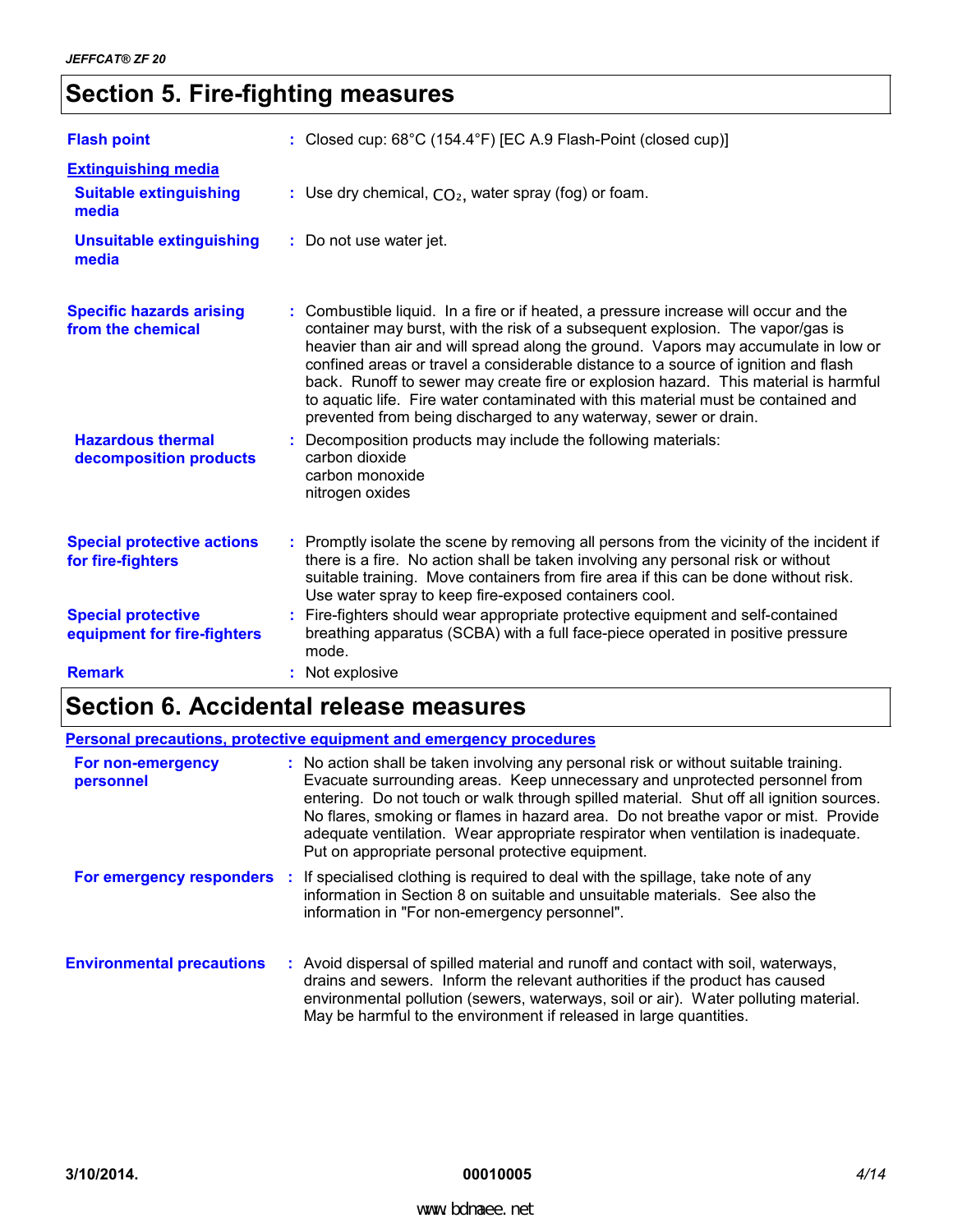### **Section 6. Accidental release measures**

| <b>Methods and materials for</b><br>containment and cleaning up | : Stop leak if without risk. Move containers from spill area. Use spark-proof tools<br>and explosion-proof equipment. Approach release from upwind. Prevent entry into<br>sewers, water courses, basements or confined areas. Wash spillages into an<br>effluent treatment plant or proceed as follows. Contain and collect spillage with non-<br>combustible, absorbent material e.g. sand, earth, vermiculite or diatomaceous earth<br>and place in container for disposal according to local regulations (see Section 13).<br>Dispose of via a licensed waste disposal contractor. Contaminated absorbent<br>material may pose the same hazard as the spilled product. Note: see Section 1 for<br>emergency contact information and Section 13 for waste disposal. |
|-----------------------------------------------------------------|-----------------------------------------------------------------------------------------------------------------------------------------------------------------------------------------------------------------------------------------------------------------------------------------------------------------------------------------------------------------------------------------------------------------------------------------------------------------------------------------------------------------------------------------------------------------------------------------------------------------------------------------------------------------------------------------------------------------------------------------------------------------------|
|-----------------------------------------------------------------|-----------------------------------------------------------------------------------------------------------------------------------------------------------------------------------------------------------------------------------------------------------------------------------------------------------------------------------------------------------------------------------------------------------------------------------------------------------------------------------------------------------------------------------------------------------------------------------------------------------------------------------------------------------------------------------------------------------------------------------------------------------------------|

### **Section 7. Handling and storage**

| <b>Precautions for safe handling</b>                                      |                                                                                                                                                                                                                                                                                                                                                                                                                                                                                                                                                                                                                                                                                                                                                                                                                                                       |
|---------------------------------------------------------------------------|-------------------------------------------------------------------------------------------------------------------------------------------------------------------------------------------------------------------------------------------------------------------------------------------------------------------------------------------------------------------------------------------------------------------------------------------------------------------------------------------------------------------------------------------------------------------------------------------------------------------------------------------------------------------------------------------------------------------------------------------------------------------------------------------------------------------------------------------------------|
| <b>Protective measures</b>                                                | : Put on appropriate personal protective equipment (see Section 8). Do not get in<br>eyes or on skin or clothing. Do not breathe vapor or mist. Do not ingest. Avoid<br>release to the environment. Use only with adequate ventilation. Wear appropriate<br>respirator when ventilation is inadequate. Do not enter storage areas and confined<br>spaces unless adequately ventilated. Keep in the original container or an approved<br>alternative made from a compatible material, kept tightly closed when not in use.<br>Store and use away from heat, sparks, open flame or any other ignition source. Use<br>explosion-proof electrical (ventilating, lighting and material handling) equipment.<br>Use only non-sparking tools. Keep away from acids. Empty containers retain<br>product residue and can be hazardous. Do not reuse container. |
| <b>Advice on general</b><br>occupational hygiene                          | : Eating, drinking and smoking should be prohibited in areas where this material is<br>handled, stored and processed. Workers should wash hands and face before<br>eating, drinking and smoking. Remove contaminated clothing and protective<br>equipment before entering eating areas. See also Section 8 for additional<br>information on hygiene measures.                                                                                                                                                                                                                                                                                                                                                                                                                                                                                         |
| <b>Conditions for safe storage,</b><br>including any<br>incompatibilities | : Store in accordance with local regulations. Store in a segregated and approved<br>area. Store in original container protected from direct sunlight in a dry, cool and well-<br>ventilated area, away from incompatible materials (see Section 10) and food and<br>drink. Store locked up. Eliminate all ignition sources. Separate from acids.<br>Separate from oxidizing materials. Keep container tightly closed and sealed until<br>ready for use. Containers that have been opened must be carefully resealed and<br>kept upright to prevent leakage. Do not store in unlabeled containers. Use<br>appropriate containment to avoid environmental contamination.                                                                                                                                                                                |

### **Section 8. Exposure controls/personal protection**

#### **Control parameters**

| <b>Occupational exposure limits</b> |                                                                                                                             |  |  |
|-------------------------------------|-----------------------------------------------------------------------------------------------------------------------------|--|--|
| <b>Ingredient name</b>              | <b>Exposure limits</b>                                                                                                      |  |  |
| Bis(dimethylaminoethyl) ether       | <b>ACGIH TLV (United States, 6/2013).</b><br>Absorbed through skin.<br>STEL: 0.15 ppm 15 minutes.<br>TWA: 0.05 ppm 8 hours. |  |  |

| <b>Appropriate engineering</b><br><b>controls</b> | : Use only with adequate ventilation. Use process enclosures, local exhaust<br>ventilation or other engineering controls to keep worker exposure to airborne |
|---------------------------------------------------|--------------------------------------------------------------------------------------------------------------------------------------------------------------|
|                                                   | contaminants below any recommended or statutory limits. The engineering controls                                                                             |
|                                                   | also need to keep gas, vapor or dust concentrations below any lower explosive                                                                                |
|                                                   | limits. Use explosion-proof ventilation equipment.                                                                                                           |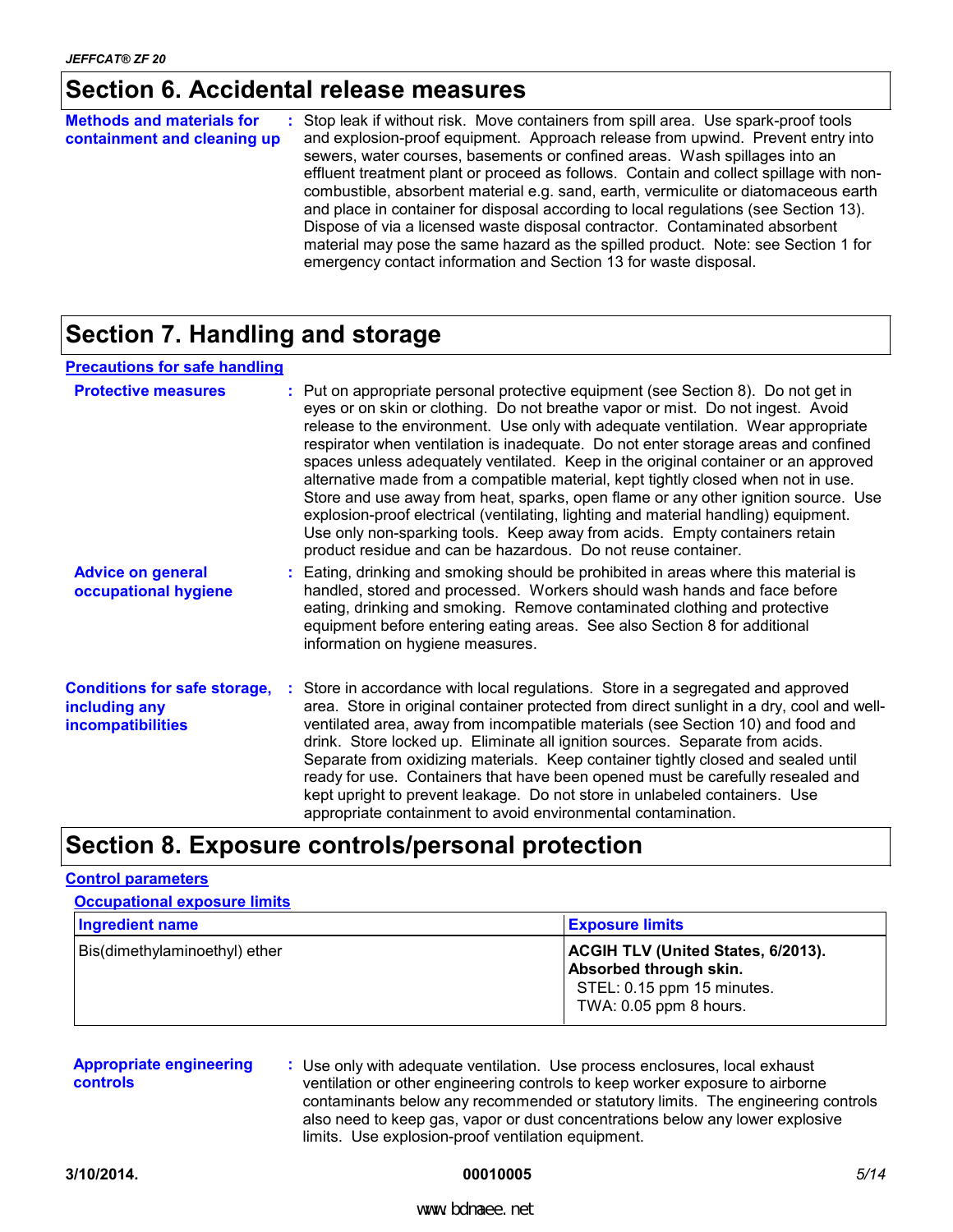### **Section 8. Exposure controls/personal protection**

| <b>Environmental exposure</b><br>controls | : Emissions from ventilation or work process equipment should be checked to ensure<br>they comply with the requirements of environmental protection legislation. In some<br>cases, fume scrubbers, filters or engineering modifications to the process<br>equipment will be necessary to reduce emissions to acceptable levels.                                                                                                                                                                                                                                                                                           |
|-------------------------------------------|---------------------------------------------------------------------------------------------------------------------------------------------------------------------------------------------------------------------------------------------------------------------------------------------------------------------------------------------------------------------------------------------------------------------------------------------------------------------------------------------------------------------------------------------------------------------------------------------------------------------------|
| <b>Individual protection measures</b>     |                                                                                                                                                                                                                                                                                                                                                                                                                                                                                                                                                                                                                           |
| <b>Hygiene measures</b>                   | : Wash hands, forearms and face thoroughly after handling chemical products, before<br>eating, smoking and using the lavatory and at the end of the working period.<br>Appropriate techniques should be used to remove potentially contaminated clothing.<br>Wash contaminated clothing before reusing. Ensure that eyewash stations and<br>safety showers are close to the workstation location.                                                                                                                                                                                                                         |
| <b>Eye/face protection</b>                | Safety eyewear complying with an approved standard should be used when a risk<br>assessment indicates this is necessary to avoid exposure to liquid splashes, mists,<br>gases or dusts. If contact is possible, the following protection should be worn,<br>unless the assessment indicates a higher degree of protection: chemical splash<br>goggles and/or face shield. If inhalation hazards exist, a full-face respirator may be<br>required instead.                                                                                                                                                                 |
| <b>Hand protection</b>                    | : Chemical-resistant, impervious gloves complying with an approved standard should<br>be worn at all times when handling chemical products if a risk assessment indicates<br>this is necessary. Considering the parameters specified by the glove manufacturer,<br>check during use that the gloves are still retaining their protective properties. It<br>should be noted that the time to breakthrough for any glove material may be<br>different for different glove manufacturers. In the case of mixtures, consisting of<br>several substances, the protection time of the gloves cannot be accurately<br>estimated. |
| <b>Body protection</b>                    | : Personal protective equipment for the body should be selected based on the task<br>being performed and the risks involved and should be approved by a specialist<br>before handling this product.                                                                                                                                                                                                                                                                                                                                                                                                                       |
| <b>Other skin protection</b>              | : Appropriate footwear and any additional skin protection measures should be<br>selected based on the task being performed and the risks involved and should be<br>approved by a specialist before handling this product.                                                                                                                                                                                                                                                                                                                                                                                                 |
| <b>Respiratory protection</b>             | : Use a properly fitted, air-purifying or air-fed respirator complying with an approved<br>standard if a risk assessment indicates this is necessary. Respirator selection must<br>be based on known or anticipated exposure levels, the hazards of the product and<br>the safe working limits of the selected respirator.                                                                                                                                                                                                                                                                                                |
| <b>Thermal hazards</b>                    | : Not available.                                                                                                                                                                                                                                                                                                                                                                                                                                                                                                                                                                                                          |

### **Section 9. Physical and chemical properties**

| <b>Appearance</b>                   |                                                                |
|-------------------------------------|----------------------------------------------------------------|
| <b>Physical state</b>               | $:$ Liquid.                                                    |
| <b>Color</b>                        | : Colorless to light yellow.                                   |
| <b>Odor</b>                         | : Ammoniacal.                                                  |
| <b>Odor threshold</b>               | $\cdot$ Not available.                                         |
| pH                                  | : 11.6                                                         |
| <b>Melting point/Freezing point</b> | : $<20^{\circ}$ C ( $<4^{\circ}$ F)                            |
| <b>Boiling/condensation point</b>   | : $189^{\circ}$ C (372.2 $^{\circ}$ F)                         |
| <b>Flash point</b>                  | : Closed cup: 68°C (154.4°F) [EC A.9 Flash-Point (closed cup)] |
| <b>Evaporation rate</b>             | : Not available.                                               |
| <b>Flammability (solid, gas)</b>    | : Not available.                                               |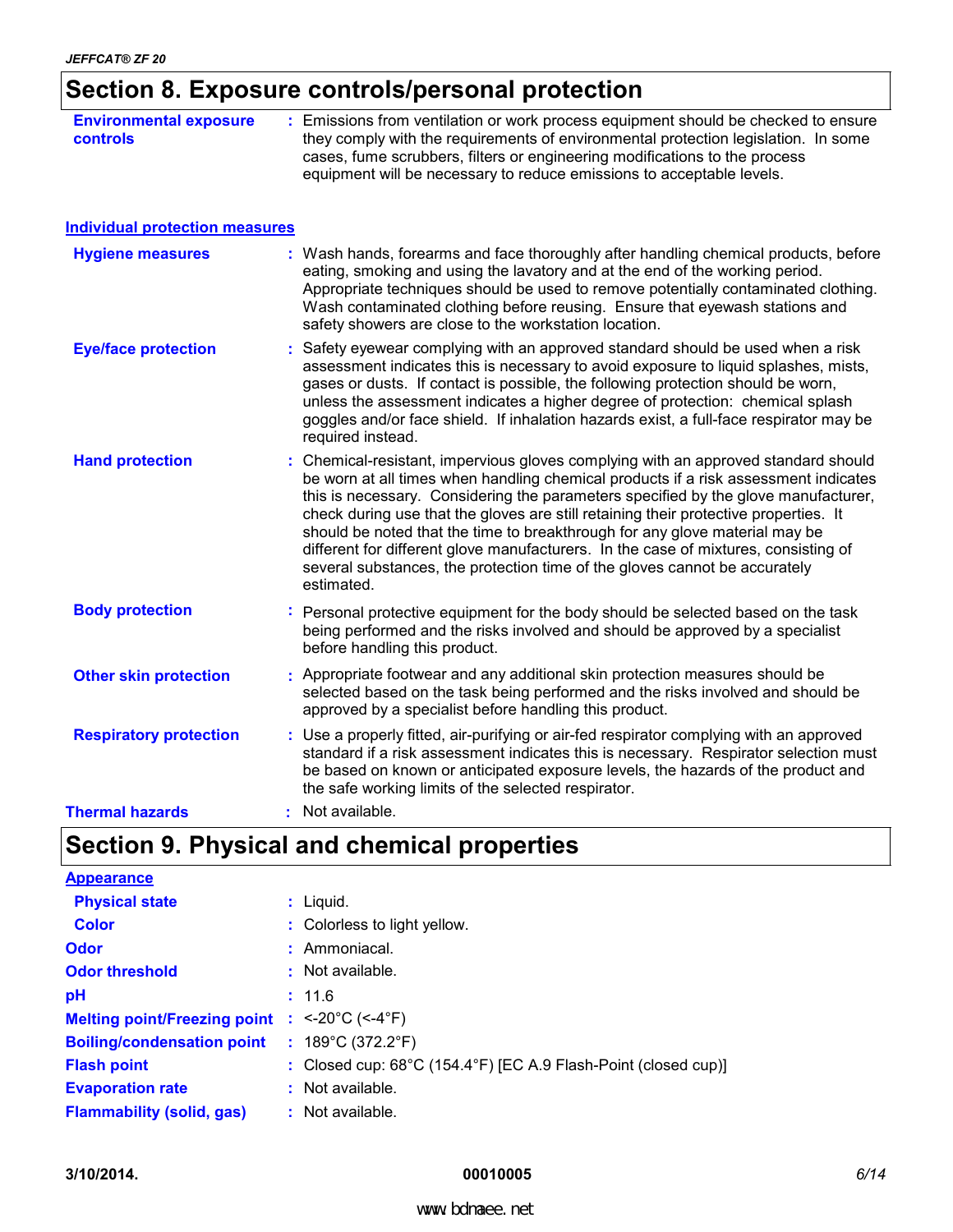### **Section 9. Physical and chemical properties**

| Lower and upper explosive<br>(flammable) limits   | : Not available.                                                |    |       |
|---------------------------------------------------|-----------------------------------------------------------------|----|-------|
| <b>Vapor pressure</b>                             | $: 0.049$ kPa (0.3675 mm Hg) [room temperature]                 |    |       |
| <b>Vapor density</b>                              | : $>1$ [Air = 1]                                                |    |       |
| <b>Relative density</b>                           | : 0.85                                                          |    |       |
| <b>Solubility in water</b>                        | $:$ miscible                                                    |    |       |
| <b>Water Solubility Result</b>                    | $: 1000$ g/l                                                    | 20 | deg C |
| <b>Partition coefficient: n-</b><br>octanol/water | $: -0.34$                                                       |    |       |
| <b>Auto-ignition temperature</b>                  | : $158^{\circ}$ C (316.4 $^{\circ}$ F)                          |    |       |
| <b>Decomposition temperature</b>                  | $:$ Not available.                                              |    |       |
| <b>Explosive properties</b>                       | : Not explosive                                                 |    |       |
| <b>Oxidizing properties</b>                       | $:$ None.                                                       |    |       |
| <b>Viscosity</b>                                  | : Dynamic (room temperature): $<$ 20 mPa $\cdot$ s ( $<$ 20 cP) |    |       |

### **Section 10. Stability and reactivity**

| <b>Reactivity</b>                                   | : No specific test data related to reactivity available for this product or its ingredients.                                                                                                                                               |
|-----------------------------------------------------|--------------------------------------------------------------------------------------------------------------------------------------------------------------------------------------------------------------------------------------------|
| <b>Chemical stability</b>                           | : The product is stable.                                                                                                                                                                                                                   |
| <b>Possibility of hazardous</b><br><b>reactions</b> | : Under normal conditions of storage and use, hazardous reactions will not occur.                                                                                                                                                          |
| <b>Conditions to avoid</b>                          | : Avoid all possible sources of ignition (spark or flame). Do not pressurize, cut, weld,<br>braze, solder, drill, grind or expose containers to heat or sources of ignition. Do not<br>allow vapor to accumulate in low or confined areas. |
| <b>Incompatible materials</b>                       | : Reactive or incompatible with the following materials:<br>acids<br>oxidizing materials                                                                                                                                                   |
| <b>Hazardous decomposition</b>                      | : Under normal conditions of storage and use, hazardous decomposition products                                                                                                                                                             |

should not be produced. **products**

### **Section 11. Toxicological information**

#### **Information on toxicological effects**

#### **Acute toxicity**

| <b>Product/ingredient name</b>   | Test                                         | <b>Endpoint</b>                           | <b>Species</b>         | <b>Result</b> |
|----------------------------------|----------------------------------------------|-------------------------------------------|------------------------|---------------|
| Bis(dimethylaminoethyl)<br>ether | OECD 403 Acute<br><b>Inhalation Toxicity</b> | <b>LC50 Inhalation Dusts</b><br>and mists | IRat - Male.<br>Female | $4$ mg/l      |
|                                  | OECD 403 Acute<br><b>Inhalation Toxicity</b> | <b>LC50 Inhalation Vapor</b>              | Rat - Male,<br>Female  | $>2.204$ mg/l |
|                                  | OECD 402 Acute<br>Dermal Toxicity            | LD50 Dermal                               | Rabbit - Female        | 314 mg/kg     |
|                                  | OECD 401 Acute<br><b>Oral Toxicity</b>       | LD50 Oral                                 | Rat - Male,<br>Female  | 609 mg/kg     |
|                                  | OECD 401 Acute                               | LD50 Oral                                 | Rat - Male,            | 677 mg/kg     |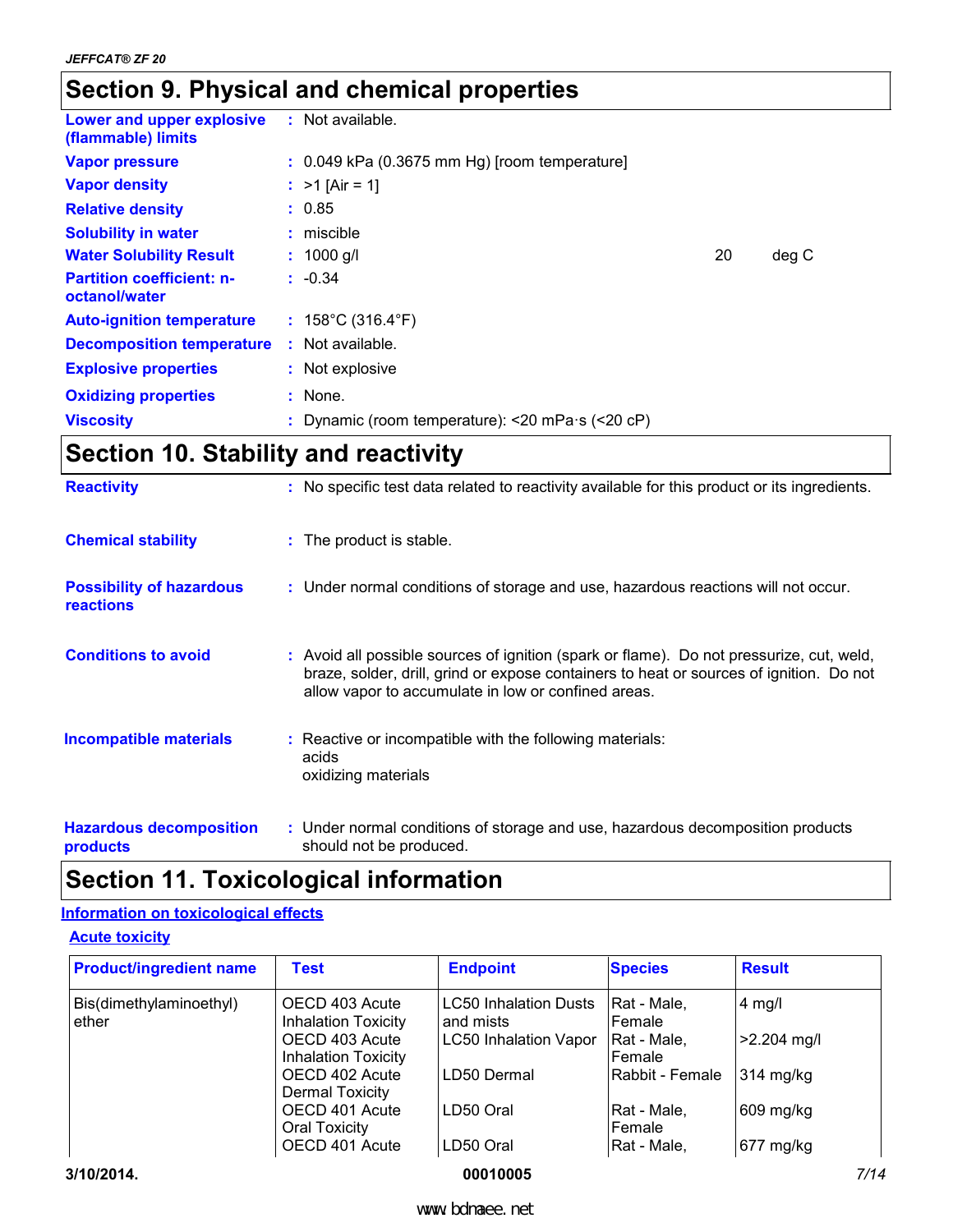### **Section 11. Toxicological information**

|                             | Oral Toxicity | amale |  |
|-----------------------------|---------------|-------|--|
| <b>Irritation/Corrosion</b> |               |       |  |

| <u>IIIII AUVIII VUITUSIVII</u> |                                               |                |                        |  |  |
|--------------------------------|-----------------------------------------------|----------------|------------------------|--|--|
| <b>Product/ingredient name</b> | <b>Test</b>                                   | <b>Species</b> | <b>Result</b>          |  |  |
| Bis(dimethylaminoethyl) ether  | OECD 405 Acute Eye Irritation/<br>Corrosion   | Rabbit         | Eyes - Severe irritant |  |  |
|                                | OECD 404 Acute Dermal<br>Irritation/Corrosion | Rabbit         | Skin - Corrosive       |  |  |

#### **Conclusion/Summary**

| Skin | : Corrosive to the skin. |
|------|--------------------------|
|------|--------------------------|

**Eyes :** Severely irritating to eyes.

#### **Sensitization**

| <b>Product/ingredient name</b>    | Test                             | <b>Route of exposure</b> | <b>Species</b> | <b>Result</b>   |
|-----------------------------------|----------------------------------|--------------------------|----------------|-----------------|
| Bis(dimethylaminoethyl)<br>lether | ∣ OECD 406 Skin<br>Sensitization | skin                     | Guinea pig     | Not sensitizing |

#### **Mutagenicity**

| <b>Product/ingredient name</b> | <b>Test</b>                                                                    | <b>Result</b> |
|--------------------------------|--------------------------------------------------------------------------------|---------------|
| Bis(dimethylaminoethyl) ether  | Experiment: In vitro<br>Subject: Bacteria<br>Metabolic activation: +/-         | Negative      |
|                                | Experiment: In vitro<br>Subject: Mammalian-Animal<br>Metabolic activation: +/- | Negative      |
|                                | Experiment: In vitro<br>Subject: Mammalian-Animal<br>Cell: Somatic             | Negative      |
|                                | Experiment: In vivo<br>Subject: Mammalian-Animal                               | Negative      |
|                                | Experiment: In vitro<br>Subject: Mammalian-Animal<br>Metabolic activation: +/- | Equivocal     |

#### **Carcinogenicity**

Not available.

#### **Reproductive toxicity**

Not available.

#### **Teratogenicity**

| <b>Product/ingredient name</b>                    | <b>Test</b>                            | <b>Species</b> | <b>Result/Result type</b> |
|---------------------------------------------------|----------------------------------------|----------------|---------------------------|
| Bis(dimethylaminoethyl) ether   OECD 414 Prenatal | Developmental<br><b>Toxicity Study</b> | <b>Rabbit</b>  | Positive - Dermal         |

#### **Specific target organ toxicity (single exposure)** Not available.

#### **Specific target organ toxicity (repeated exposure)** Not available.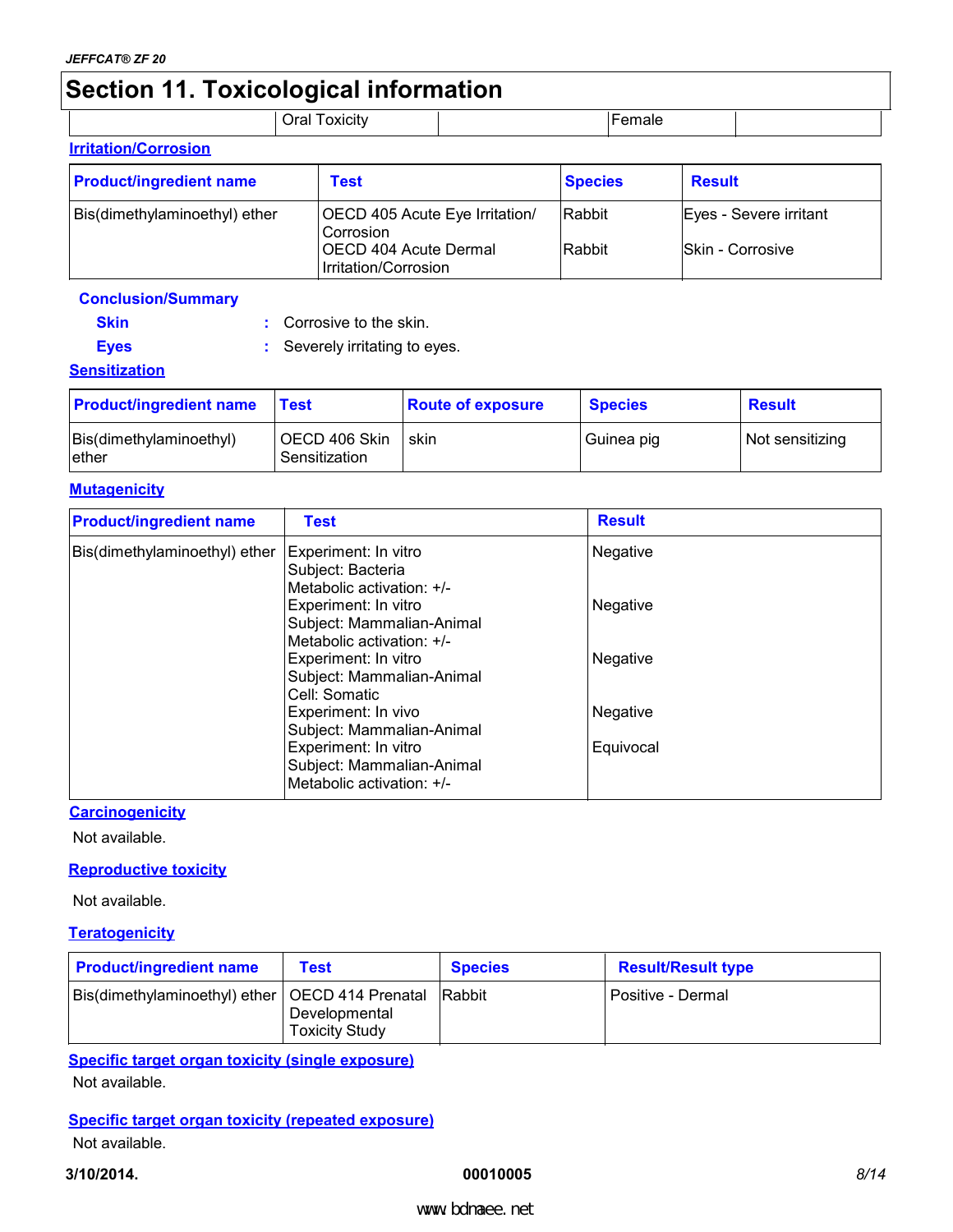### **Section 11. Toxicological information**

#### **Aspiration hazard**

Not available.

**Information on the likely :** Not available. **routes of exposure**

#### **Potential acute health effects**

| <b>Eye contact</b>  | : Causes serious eye damage.                                                                                                                                                                                                                 |
|---------------------|----------------------------------------------------------------------------------------------------------------------------------------------------------------------------------------------------------------------------------------------|
| <b>Inhalation</b>   | : Harmful if inhaled. May give off gas, vapor or dust that is very irritating or corrosive to<br>the respiratory system. Exposure to decomposition products may cause a health<br>hazard. Serious effects may be delayed following exposure. |
| <b>Skin contact</b> | : Causes severe burns. Toxic in contact with skin.                                                                                                                                                                                           |
| <b>Ingestion</b>    | : Harmful if swallowed. May cause burns to mouth, throat and stomach.                                                                                                                                                                        |

#### **Symptoms related to the physical, chemical and toxicological characteristics**

| <b>Eye contact</b>  | Adverse symptoms may include the following:<br>pain<br>watering<br>redness                           |
|---------------------|------------------------------------------------------------------------------------------------------|
| <b>Inhalation</b>   | No specific data.                                                                                    |
| <b>Skin contact</b> | Adverse symptoms may include the following:<br>pain or irritation<br>redness<br>blistering may occur |
| <b>Ingestion</b>    | Adverse symptoms may include the following:<br>stomach pains                                         |

**Delayed and immediate effects and also chronic effects from short and long term exposure**

| <b>Short term exposure</b>            |                |
|---------------------------------------|----------------|
| <b>Potential</b><br>immediate effects | Not available. |
| <b>Potential delayed</b><br>effects   | Not available. |
| Long term exposure                    |                |
| <b>Potential</b><br>immediate effects | Not available. |
| <b>Potential delayed</b><br>effects   | Not available. |

#### **Potential chronic health effects**

| <b>Product/ingredient name</b>   | Test                                                    | <b>Endpoint</b>                                     | <b>Species</b>           | <b>Result</b>        |  |  |
|----------------------------------|---------------------------------------------------------|-----------------------------------------------------|--------------------------|----------------------|--|--|
| Bis(dimethylaminoethyl)<br>ether | OECD 411<br>Subchronic Dermal<br>Toxicity: 90-day Study | Sub-chronic NOAEL<br>Dermal                         | Rabbit - Male,<br>Female | $>8$ mg/kg           |  |  |
|                                  |                                                         | Sub-chronic NOEC<br>Inhalation Vapor                | Rat - Male,<br>Female    | $8.2 \text{ mg/m}^3$ |  |  |
| <b>General</b>                   |                                                         | : No known significant effects or critical hazards. |                          |                      |  |  |
| <b>Carcinogenicity</b>           | No known significant effects or critical hazards.       |                                                     |                          |                      |  |  |
| <b>Mutagenicity</b><br>÷         |                                                         | No known significant effects or critical hazards.   |                          |                      |  |  |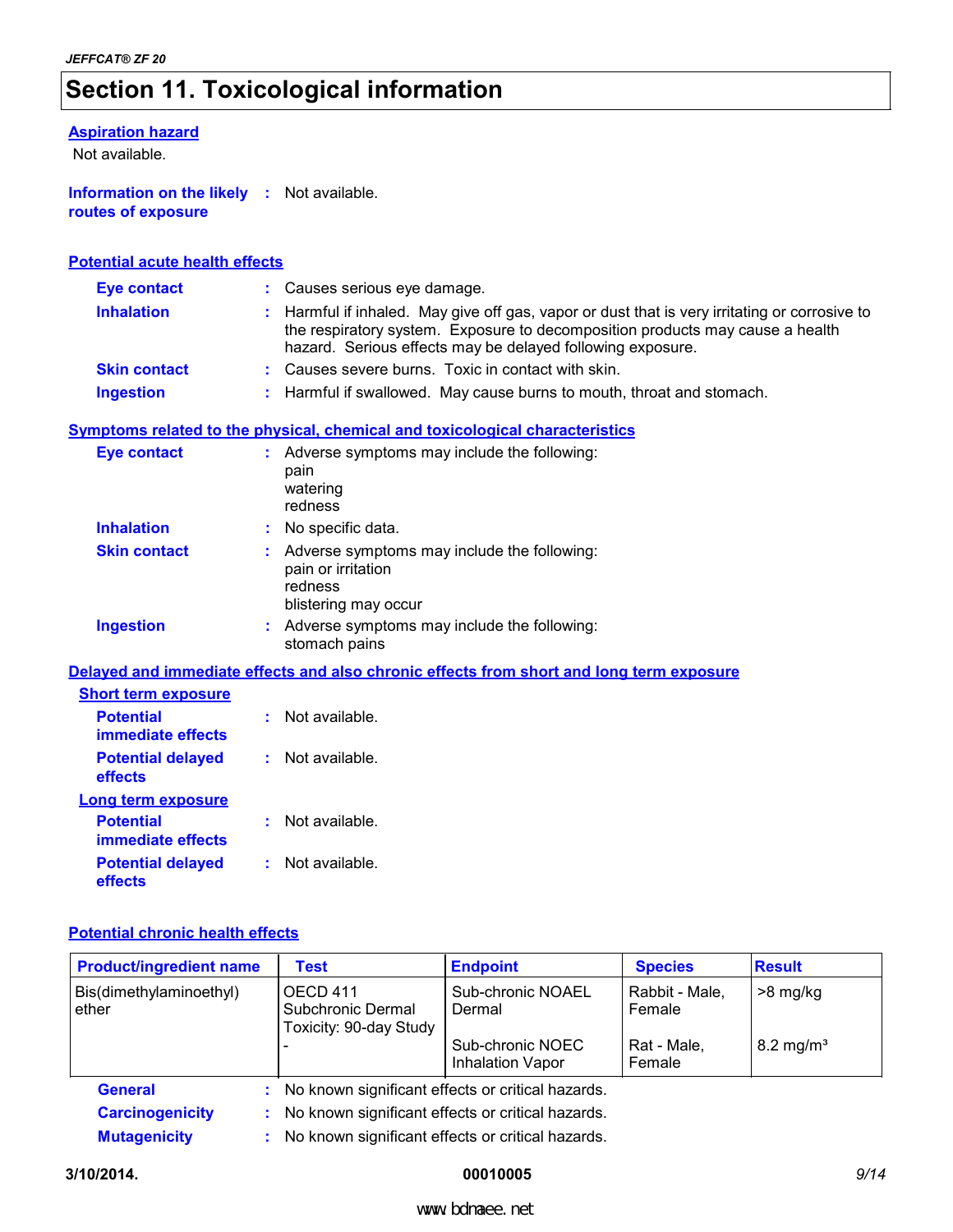### **Section 11. Toxicological information**

| <b>Teratogenicity</b>           | : No known significant effects or critical hazards. |  |
|---------------------------------|-----------------------------------------------------|--|
| <b>Developmental</b><br>effects | : No known significant effects or critical hazards. |  |
| <b>Fertility effects</b>        | : No known significant effects or critical hazards. |  |

#### **Numerical measures of toxicity**

#### **Acute toxicity estimates**

Not available.

#### **Other information :** Not available.

### **Section 12. Ecological information**

#### **Toxicity**

| <b>Product/ingredient name</b>   | <b>Test</b>                                                                       | <b>Endpoint</b> |                                       | <b>Exposure</b>             | <b>Species</b>  | <b>Result</b> |      |
|----------------------------------|-----------------------------------------------------------------------------------|-----------------|---------------------------------------|-----------------------------|-----------------|---------------|------|
| Bis(dimethylaminoethyl)<br>ether | OECD 202 Daphnia<br>sp. Acute<br><b>Immobilisation Test</b>                       | Acute           | EC50                                  | 48 hours<br>Static          | Daphnia         | 102           | mg/l |
|                                  | OECD 201 Alga,<br>Growth Inhibition<br>Test                                       | Acute           | ErC <sub>50</sub><br>(growth<br>rate) | 72 hours<br><b>Static</b>   | Algae           | 24            | mg/l |
|                                  | OECD 203 Fish,<br><b>Acute Toxicity Test</b>                                      | Acute           | <b>LC50</b>                           | 96 hours<br>Semi-static     | Fish            | 131.2         | mg/l |
|                                  | OECD <sub>209</sub><br>Activated Sludge,<br>Respiration<br><b>Inhibition Test</b> | Chronic         | <b>EC20</b>                           | 30 minutes<br><b>Static</b> | <b>Bacteria</b> | >720          | mg/l |
|                                  | OECD 201 Alga,<br>Growth Inhibition<br>Test                                       | Chronic         | <b>NOECb</b>                          | 72 hours<br><b>Static</b>   | Algae           | 1.83          | mg/l |

#### **Persistence and degradability**

| <b>Product/ingredient name</b>    | <b>Test</b>                                                                                                            | <b>Period</b>     |                    | <b>Result</b> |                         |
|-----------------------------------|------------------------------------------------------------------------------------------------------------------------|-------------------|--------------------|---------------|-------------------------|
| Bis(dimethylaminoethyl)<br>ether  | OECD 302B Inherent Biodegradability:<br>Zahn-Wellens/EMPA Test<br>OECD Derived from OECD 301F<br>(Biodegradation Test) |                   | 28 days<br>28 days |               | $< 10 \%$<br>2%         |
| <b>Conclusion/Summary</b>         | : Not biodegradable                                                                                                    |                   |                    |               |                         |
| <b>Product/ingredient name</b>    | <b>Aquatic half-life</b>                                                                                               | <b>Photolysis</b> |                    |               | <b>Biodegradability</b> |
| Bis(dimethylaminoethyl)<br>lether |                                                                                                                        |                   |                    | Not readily   |                         |

#### **Bioaccumulative potential**

| <b>Product/ingredient name</b>    | ∣ LoqP <sub>ow</sub> | <b>BCF</b> | <b>Potential</b> |
|-----------------------------------|----------------------|------------|------------------|
| Bis(dimethylaminoethyl)<br>lether | $-0.34$              |            | low              |

#### **Mobility in soil**

Not available.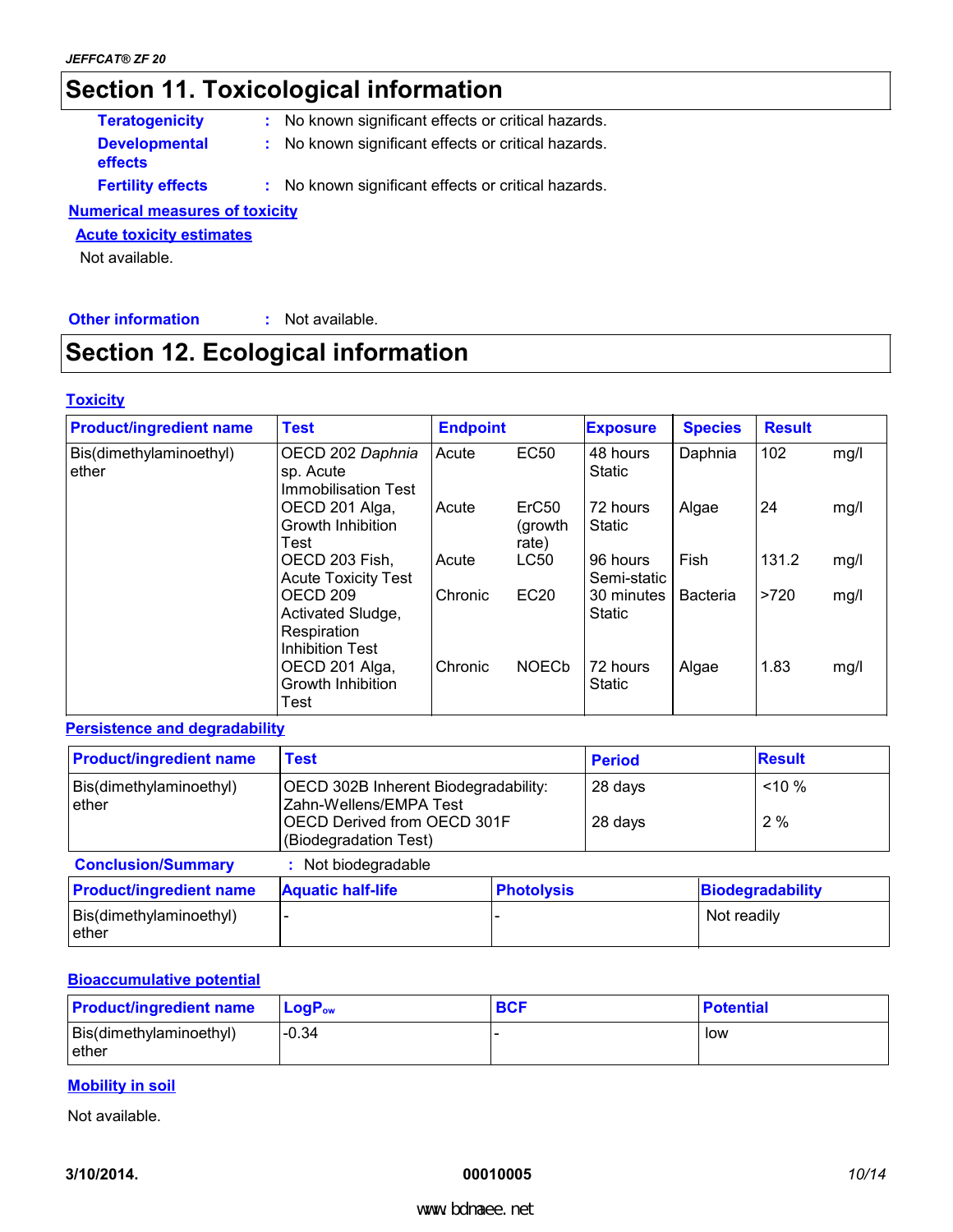### **Section 12. Ecological information**

**Other adverse effects** : No known significant effects or critical hazards.

#### **Other ecological information**

| <b>BOD5</b> | : Not determined. |
|-------------|-------------------|
| <b>COD</b>  | : Not determined. |
| <b>TOC</b>  | : Not determined. |

### **Section 13. Disposal considerations**

| <b>Disposal methods</b> | : The generation of waste should be avoided or minimized wherever possible.<br>Disposal of this product, solutions and any by-products should at all times comply<br>with the requirements of environmental protection and waste disposal legislation<br>and any regional local authority requirements. Dispose of surplus and non-<br>recyclable products via a licensed waste disposal contractor. Waste should not be<br>disposed of untreated to the sewer unless fully compliant with the requirements of<br>all authorities with jurisdiction. Waste packaging should be recycled. Incineration or<br>landfill should only be considered when recycling is not feasible. This material and<br>its container must be disposed of in a safe way. Care should be taken when<br>handling emptied containers that have not been cleaned or rinsed out. Empty<br>containers or liners may retain some product residues. Vapor from product<br>residues may create a highly flammable or explosive atmosphere inside the<br>container. Do not cut, weld or grind used containers unless they have been cleaned |
|-------------------------|---------------------------------------------------------------------------------------------------------------------------------------------------------------------------------------------------------------------------------------------------------------------------------------------------------------------------------------------------------------------------------------------------------------------------------------------------------------------------------------------------------------------------------------------------------------------------------------------------------------------------------------------------------------------------------------------------------------------------------------------------------------------------------------------------------------------------------------------------------------------------------------------------------------------------------------------------------------------------------------------------------------------------------------------------------------------------------------------------------------|
|                         | thoroughly internally. Avoid dispersal of spilled material and runoff and contact with<br>soil, waterways, drains and sewers.                                                                                                                                                                                                                                                                                                                                                                                                                                                                                                                                                                                                                                                                                                                                                                                                                                                                                                                                                                                 |

**Disposal should be in accordance with applicable regional, national and local laws and regulations.**

### **Section 14. Transport information**

#### **Proper shipping name**

- **DOT** : Corrosive liquid, toxic, n.o.s. (Bis(dimethylaminoethyl) ether)
- **TDG :** Corrosive liquid, toxic, n.o.s. (Bis(dimethylaminoethyl) ether)
- **IMDG :** Corrosive liquid, toxic, n.o.s. (Bis(dimethylaminoethyl) ether)
- **IATA :** Corrosive liquid, toxic, n.o.s. (Bis(dimethylaminoethyl) ether)

| <b>Regulatory</b><br>information | <b>UN number</b> | <b>Classes</b> |              | <b>PG*</b> Label                        | <b>Additional</b><br>information |
|----------------------------------|------------------|----------------|--------------|-----------------------------------------|----------------------------------|
| <b>DOT Classification</b>        | <b>UN2922</b>    | 8(6.1)         | $\mathbf{I}$ | ≚≝<br>CORROSIVE<br>$\frac{1}{\sqrt{2}}$ |                                  |
|                                  |                  |                |              |                                         |                                  |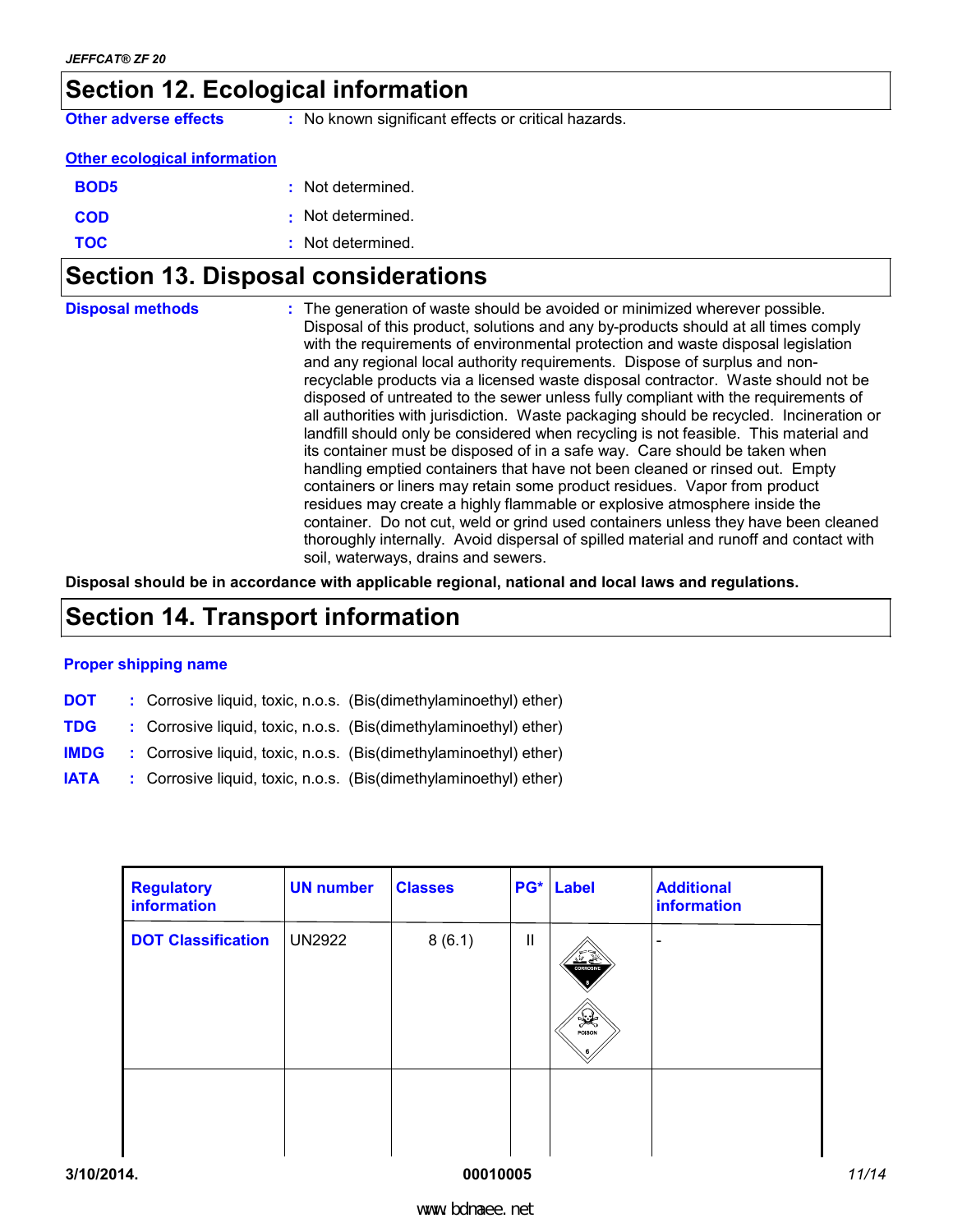### **Section 14. Transport information**

| <b>TDG Classification</b>  | <b>UN2922</b> | 8(6.1) | $\mathbf{I}$ | لمنا          |                                                                                                                                                                                                        |  |
|----------------------------|---------------|--------|--------------|---------------|--------------------------------------------------------------------------------------------------------------------------------------------------------------------------------------------------------|--|
| <b>IMDG Classification</b> | <b>UN2922</b> | 8(6.1) | $\mathbf{I}$ | $\frac{1}{2}$ | <b>Emergency</b><br>schedules (EmS)<br>F-A S-B                                                                                                                                                         |  |
| <b>IATA Classification</b> | <b>UN2922</b> | 8(6.1) | Ш            | $\mathbb{R}$  | <b>Passenger and</b><br><b>Cargo Aircraft</b><br>Quantity limitation: 1 L<br>Packaging<br>instructions: 851<br><b>Cargo Aircraft Only</b><br>Quantity limitation: 30<br>Packaging<br>instructions: 855 |  |

PG\* : Packing group

### **Section 15. Regulatory information**

**Safety, health and environmental regulations specific for the product**

#### **United States Regulations**

| <b>TSCA 8(b) inventory</b>                                           | : All components are listed or exempted.                                                |
|----------------------------------------------------------------------|-----------------------------------------------------------------------------------------|
| TSCA 5(a)2 final<br>significant new use rule<br>(SNUR)               | : No ingredients listed.                                                                |
| <b>TSCA 5(e) substance</b><br>consent order                          | : No ingredients listed.                                                                |
| <b>TSCA 12(b) export</b><br><b>notification</b>                      | : No ingredients listed.                                                                |
| <b>SARA 311/312</b>                                                  | $:$ Fire hazard<br>Immediate (acute) health hazard                                      |
| <b>Clean Air Act - Ozone</b><br><b>Depleting Substances</b><br>(ODS) | : This product does not contain nor is it manufactured with ozone depleting substances. |
| <b>SARA 313</b>                                                      | : No ingredients listed.                                                                |
| <b>CERCLA Hazardous</b><br><b>substances</b>                         | : No ingredients listed.                                                                |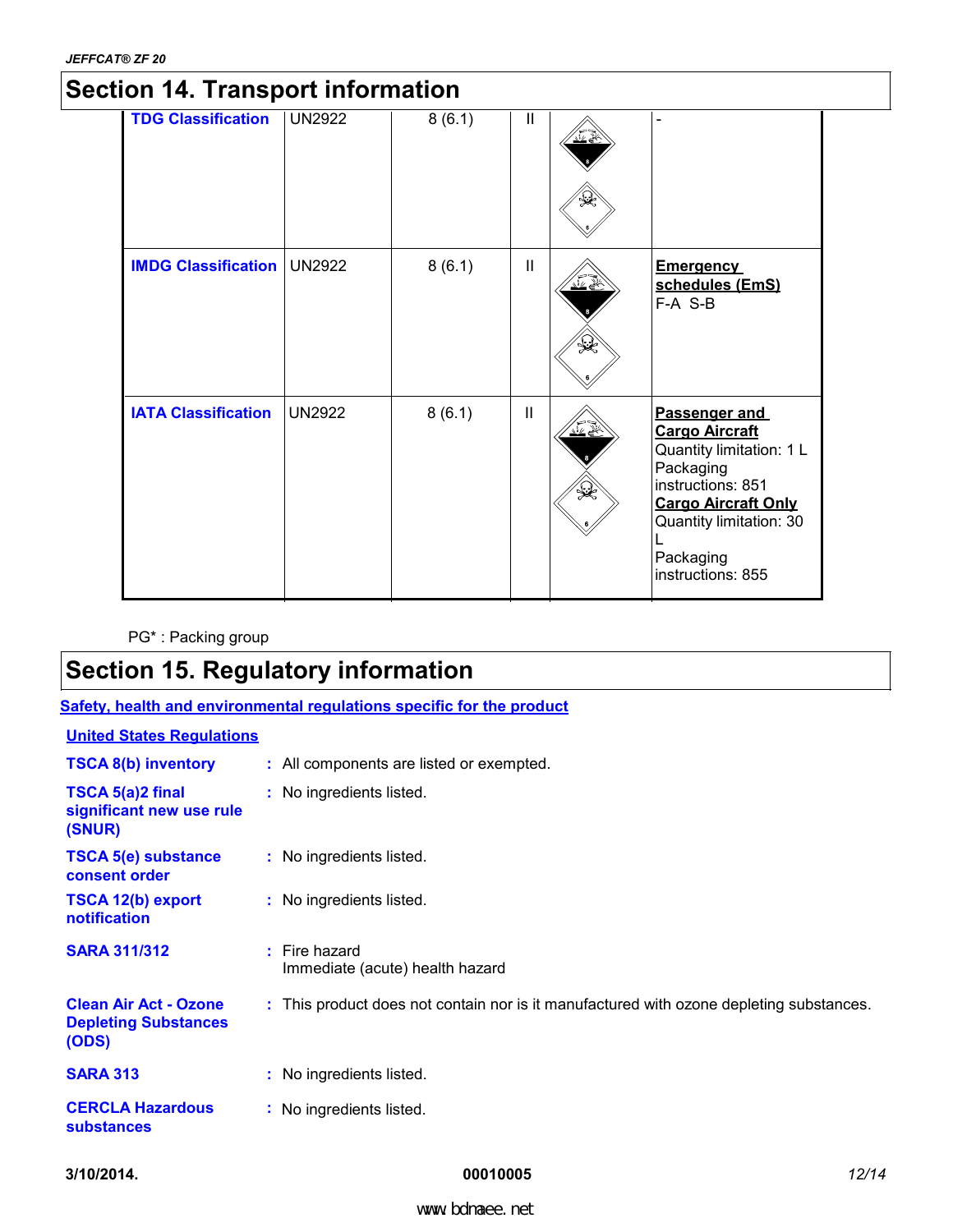### **Section 15. Regulatory information**

| <b>State regulations</b>             |                                                                                                                                                                                                                                                             |  |  |  |  |
|--------------------------------------|-------------------------------------------------------------------------------------------------------------------------------------------------------------------------------------------------------------------------------------------------------------|--|--|--|--|
| <b>PENNSYLVANIA - RTK</b>            | : No ingredients listed.                                                                                                                                                                                                                                    |  |  |  |  |
| <b>California Prop 65</b>            | : This product contains no listed substances known to the State of California to cause<br>cancer, birth defects or other reproductive harm, at levels which would require a<br>warning under the statute.                                                   |  |  |  |  |
| <b>Canadian regulations</b>          |                                                                                                                                                                                                                                                             |  |  |  |  |
| <b>CEPA DSL</b>                      | : All components are listed or exempted.                                                                                                                                                                                                                    |  |  |  |  |
| <b>WHMIS Classes</b>                 | : Class B-3: Combustible liquid with a flash point between $37.8^{\circ}$ C (100 $^{\circ}$ F) and 93.3 $^{\circ}$ C<br>$(200^{\circ}F)$ .<br>Class D-1A: Material causing immediate and serious toxic effects (Very toxic).<br>Class E: Corrosive material |  |  |  |  |
|                                      | This product has been classified in accordance with the hazard criteria of the Controlled Products<br>Regulations and the MSDS contains all the information required by the Controlled Products Regulations.                                                |  |  |  |  |
| <b>Brazil Requlations</b>            |                                                                                                                                                                                                                                                             |  |  |  |  |
| <b>Classification system</b><br>used | : Norma ABNT-NBR 14725-2:2012                                                                                                                                                                                                                               |  |  |  |  |
| <b>International lists</b>           | : Australia inventory (AICS): All components are listed or exempted.<br>China inventory (IECSC): All components are listed or exempted.<br>Japan inventory: All components are listed or exempted.                                                          |  |  |  |  |

### **Section 16. Other information**

| <b>Hazardous Material</b><br><b>Information System (U.S.A.)</b> |                            | <b>Health</b>                                                                             | 3 |  |
|-----------------------------------------------------------------|----------------------------|-------------------------------------------------------------------------------------------|---|--|
|                                                                 |                            | <b>Flammability</b>                                                                       | 2 |  |
|                                                                 |                            | <b>Physical hazards</b>                                                                   |   |  |
|                                                                 | <b>Personal protection</b> |                                                                                           |   |  |
|                                                                 |                            | The customer is responsible for determining the PPE code for this material.               |   |  |
|                                                                 |                            | Caution: HMIS® ratings are based on a 0-4 rating scale, with 0 representing minimal holds |   |  |

al hazards or risks, and 4 representing significant hazards or risks Although HMIS® ratings are not required on SDSs under 29 CFR 1910.1200, the preparer may choose to provide them. HMIS® ratings are to be used with a fully implemented HMIS® program. HMIS® is a registered mark of the National Paint & Coatings Association (NPCA). HMIS® materials may be purchased exclusively from J. J. Keller (800) 327-6868.